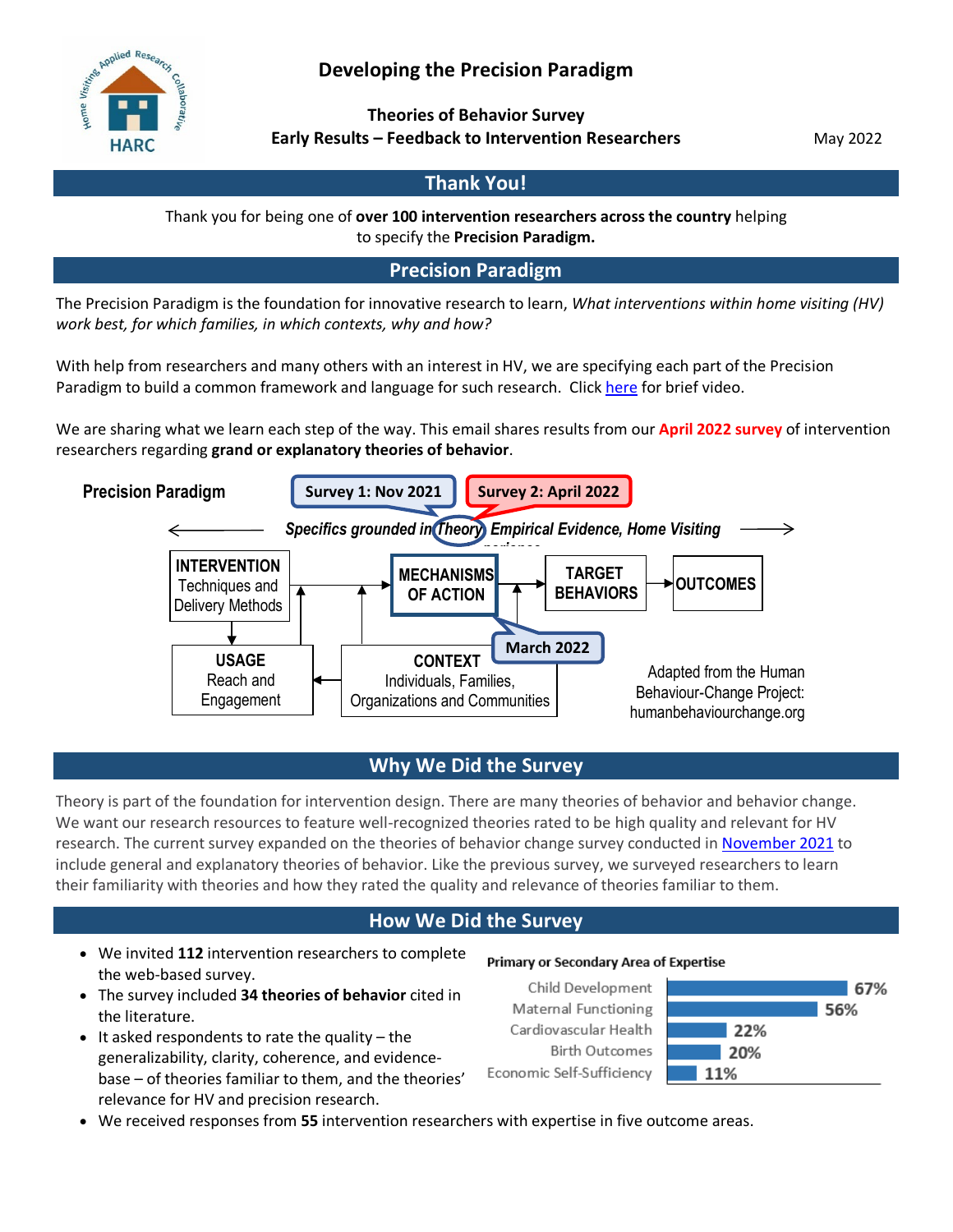## **Highlights of What We Learned**

### *What theories were familiar to researchers?*

- Every theory was familiar to at least a few researchers.
- 18 of 34 theories were familiar to most researchers in at least one outcome area (**Table 1**).
- Only 5 theories were familiar to most researchers in all five outcome areas.

### *How did researchers rate the quality and HV relevance of the theories familiar to them?*

- 17 were rated high quality by at least 50% of researchers;
- 13 were rated relevant for HV research by at least 50% of researchers; and
- 13 were rated both high quality and relevant for HV research by at least 50% of researchers.

### *An Unexpected Finding – What Constrained Researchers' Ratings of Quality?*

Researchers familiar with a theory were often unsure how to rate its quality. For example, over half of researchers familiar with social ecology theory responded 'not sure' to one or more of the four quality items.

| Table 1. Thich vehiclen researcher Familianty and Rathigs of Theory Quality and Relevance (11–55) |                               |           |  |            |  |                |                 |                        |                      |
|---------------------------------------------------------------------------------------------------|-------------------------------|-----------|--|------------|--|----------------|-----------------|------------------------|----------------------|
|                                                                                                   | <b>Familiarity by Area of</b> |           |  |            |  |                |                 |                        | <b>Unsure</b>        |
|                                                                                                   | Researcher Expertise $1$      |           |  |            |  |                | <b>Relevant</b> | High                   | How to               |
|                                                                                                   | <b>BO</b>                     | <b>CD</b> |  | MF CVH ESS |  | n <sup>2</sup> | for $HV^{3,5}$  | Quality <sup>3,4</sup> | Rate                 |
| <b>Theory</b>                                                                                     |                               |           |  |            |  |                |                 |                        | Quality <sup>6</sup> |
| <b>Classical Conditioning</b>                                                                     |                               |           |  |            |  | 53             | 30%             | 68%                    | 11%                  |
| Maslow's Hierarchy of Needs                                                                       |                               |           |  |            |  | 51             | 69%             | 63%                    | 22%                  |
| <b>Attachment Theory</b>                                                                          |                               |           |  |            |  | 49             | 76%             | 65%                    | 14%                  |
| <b>Ecological Systems Theory</b>                                                                  |                               |           |  |            |  | 46             | 91%             | 87%                    | 6%                   |
| <b>Cognitive Dissonance Theory</b>                                                                |                               |           |  |            |  | 44             | 32%             | 52%                    | 36%                  |
| <b>Family Systems Theory</b>                                                                      |                               |           |  |            |  | 39             | 69%             | 59%                    | 26%                  |
| <b>Transactional Model of Child Development</b>                                                   |                               |           |  |            |  | 36             | 81%             | 81%                    | 17%                  |
| Locus of Control Theory                                                                           |                               |           |  |            |  | 36             | 42%             | 53%                    | 36%                  |
| Lifecourse Approach                                                                               |                               |           |  |            |  | 29             | 76%             | 79%                    | 14%                  |
| Theory of Mind                                                                                    |                               |           |  |            |  | 27             | 48%             | 56%                    | 30%                  |
| <b>Social Network Theory</b>                                                                      |                               |           |  |            |  | 25             | 64%             | 60%                    | 20%                  |
| Social Ecology Model for Health Promotion                                                         |                               |           |  |            |  | 24             | 67%             | 71%                    | 25%                  |
| Social Ecology Theory                                                                             |                               |           |  |            |  | 24             | 38%             | 33%                    | 54%                  |
| <b>Adult Learning Theory</b>                                                                      |                               |           |  |            |  | 22             | 77%             | 68%                    | 32%                  |
| <b>Stress Theory</b>                                                                              |                               |           |  |            |  | 22             | 77%             | 86%                    | 4%                   |
| <b>Behavioral Economics</b>                                                                       |                               |           |  |            |  | 22             | 59%             | 68%                    | 18%                  |
| Social Ecological Theory of Resilience                                                            |                               |           |  |            |  | 18             | 61%             | 56%                    | 33%                  |
| <b>Parent Investment Model</b>                                                                    |                               |           |  |            |  | 14             | 64%             | 71%                    | 29%                  |

#### Table 1. Intervention Researcher Familiarity and Ratings of Theory Quality and Relevance (n=55)

**Key**: BO=Birth outcomes; CD=Child development; MF=Maternal functioning; CVH=Cardiovascular health;

ESS=Economic self-sufficiency; <sup>1</sup>Blue shading indicates >50% of intervention researchers were somewhat or very familiar with the theory; <sup>2</sup>Total number of respondents across all areas of expertise that were at least somewhat familiar with the theory;<br><sup>3</sup>Of those at least somewhat familiar with the theory: <sup>4</sup>Agreed to all four quality items. If Of those at least somewhat familiar with the theory; <sup>4</sup>Agreed to all four quality items. If participant responded 'not sure' to one or more items, the theory was not rated high quality; <sup>5</sup>Agreed to both relevance items. If participant responded 'not sure' to one or both items, the theory was rated not relevant; <sup>6</sup>Percent of researchers who were familiar with the theory but unsure how to rate 1 or more of the 4 quality items.

#### *Implications*

- Explanatory theories of behavior have a place in the Precision Paradigm alongside theories of behavior change.
- Researchers' perspectives are useful in identifying theories to feature in our research resources.
- Many researchers themselves could benefit from resources that make it easy to learn key features of wellrecognized theories.